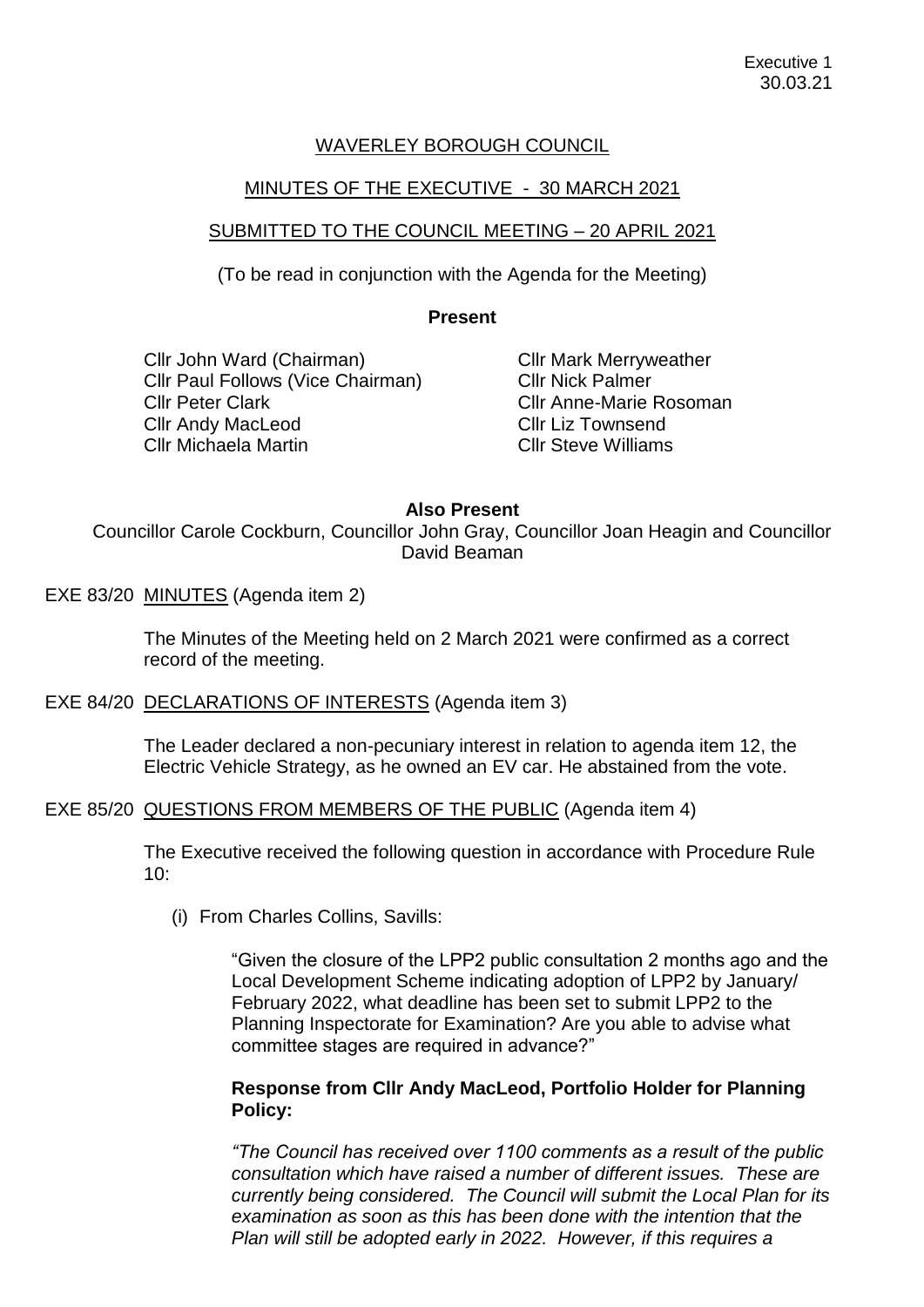*change to the timetable we will set this out in an updated Local Development Scheme that will be published. The decision to submit the Local Plan for its examination is a decision of the full Council following the recommendation of the Council's Executive."*

## EXE 86/20 QUESTIONS FROM MEMBERS OF THE COUNCIL (Agenda item 5)

There were no questions from Members.

# EXE 87/20 LEADER'S AND PORTFOLIO HOLDERS' UPDATES (Agenda item 6)

The Leader and Portfolio Holders gave brief updates on current issues not reported elsewhere on the agenda:

- The government had declined to extend the regulations enabling remote meetings to take place, therefore after 7 May councillors would need to attend meetings in person, in the Council Chamber. There were concerns over the potential health risks for councillors and officers, and therefore the Annual Council was being brought forward to 27 April, and as much business as possible was being directed to the scheduled Council meeting on 20 April.
- The government was running a consultation on the future of the New Homes Bonus, and the council would be submitting a response which would highlight the shortcomings in the underlying assumptions of the proposals.
- A Transport Projects Officer had been recruited to the Sustainability Team to help develop the council's work on reducing carbon emissions and promoting active and sustainable travel.
- The Chairman of Waverley's Tenants Panel, Terry Daubney, had joined the National Housing Ombudsman's Resident Panel, so Waverley now had two representatives on that panel. They would also be part of Waverley's new housing complaints group.
- The Tenants Panel had held an on-line open meeting, with more than 30 tenants attending, who gave constructive and some critical feedback to officers. The Head of Housing Operations had prepared a leaflet which would sent to all tenants concerning the repairs and maintenance service. The Housing Team and contractors took the complaints very seriously and were working hard to meeting tenants' expectations of service.
- The Brightwells Yard development in Farnham remained on track to open in September, with M&S possibly opening a little earlier. A very positive meeting had been held with Reel about the plans for the cinema which was due to open in December. Crest were changing the energy system for the flats from gas boilers to electric, and would be installing solar panels on the roofs. Crest had started marketing the flats and selling off plan.
- The consultation on the proposed Public Space Protection Order would close on Friday. There had been positive feedback so far, although there was some debate around the exact wording. Any further comments would be welcomed.
- Leisure Centres were on track to re-open on 12 April, subject to final confirmation from the government on 5 April. Outdoor pitches were open at The Edge and the Leisure Team had put together a full programme of activities for the Easter break, both online and the outdoors. Final arrangements were in place for the launch of the Godalming Park Run at Broadwater Park.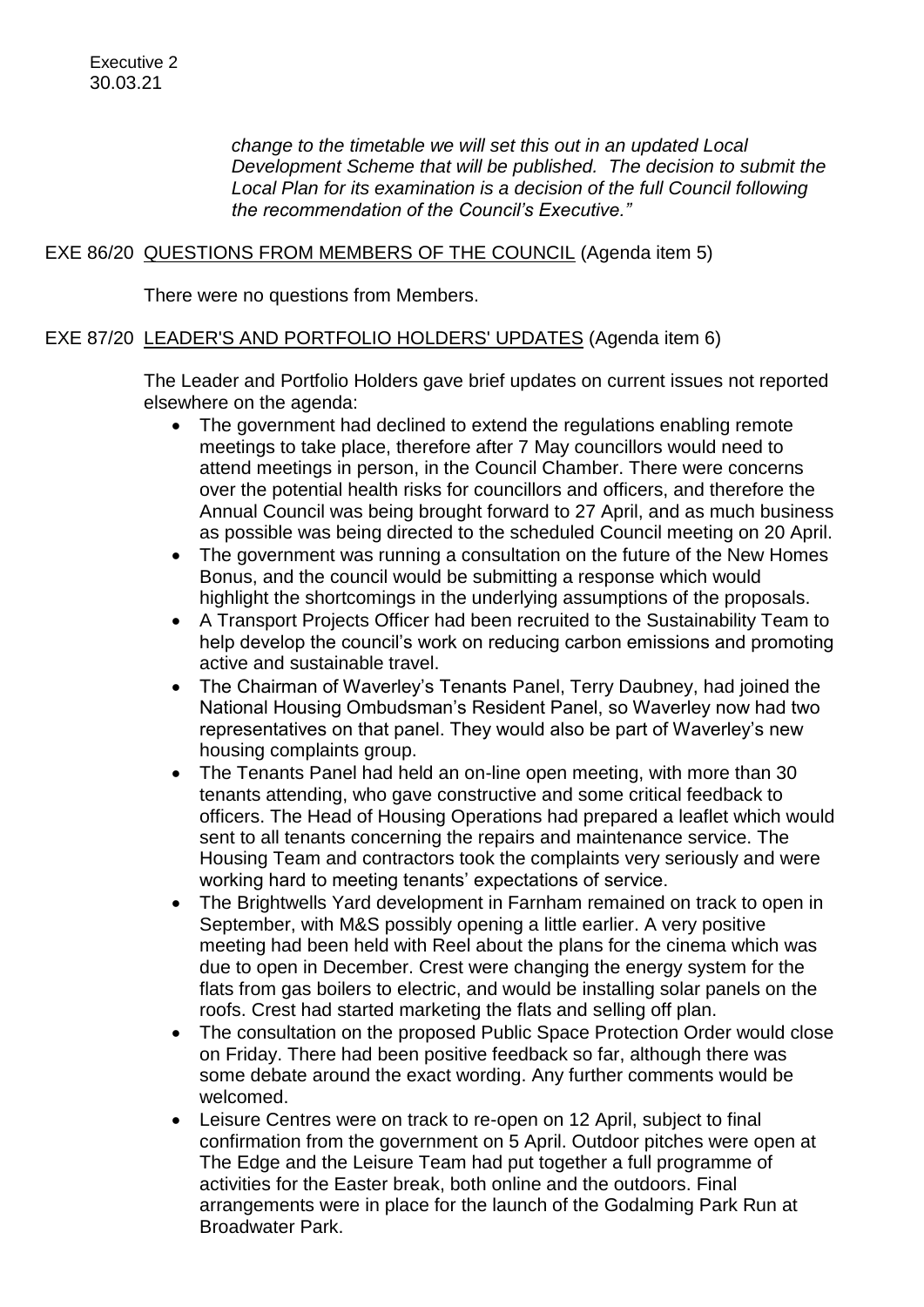- Careline continued to provide invaluable peace of mind to residents and their families. There were 1,660 clients in Waverley and in January 2021, 2,260 calls were received with an ambulance despatched on 45 occasions as a result. In February, 1,910 calls were received, of which 49 required ambulance assistance.
- Threats to cyber-security continued to be a challenge for organisations, and the council was very serious about its responsibilities to protect IT systems and residents' data.

# **PART I - RECOMMENDATIONS TO THE COUNCIL**

#### Background Papers

Unless specified under an individual item, there are no background papers (as defined by Section 100D(5) of the Local Government Act 1972) relating to the reports in Part I of these minutes.

## EXE 88/20 COUNCIL TAX EXEMPTION FOR YOUNG PEOPLE LEAVING CARE (Agenda item 7)

- 88.1 Cllr Merryweather presented the proposal for Waverley to introduce a new Council Tax exemption category for young people leaving the care of the local authority, after being in care for a period of 13 weeks or more spanning their 16<sup>th</sup> birthday. Waverley was keen to work jointly with Surrey Council to support care leavers living independently for the first time. One of the ways in which the council could help support our Surrey Care Leavers as Corporate Parents as set out in the Children and Social Work Act 2017 was to exempt all Care Leavers from their Council Tax responsibilities.
- 88.2 The Executive RESOLVED to RECOMMEND to Council the creation of a new Council Tax exemption for Care Leavers to be applied until the age of 25.

# **PART II - MATTERS OF REPORT**

The background papers relating to the following items are as set out in the reports included in the original agenda papers.

#### EXE 89/20 INSURANCE COLLABORATION (Agenda item 8)

- 89.1 Cllr Merryweather introduced the proposal for Waverley to enter into an insurance collaboration led by the London Borough of Sutton (LBS), including five Surrey Districts and Boroughs, to manage insurance administration, jointly procure insurance and pool the insurance policies excess (deductibles). This proposal would secure a significant cost saving through economies of scale, increased administrative capacity, expertise, and improved business continuity without impacting on the council's overall insured risk exposure.
- 89.2 Cllr Joan Heagin expressed her reservations about the proposed arrangement, but recognised that there were also benefits for the council,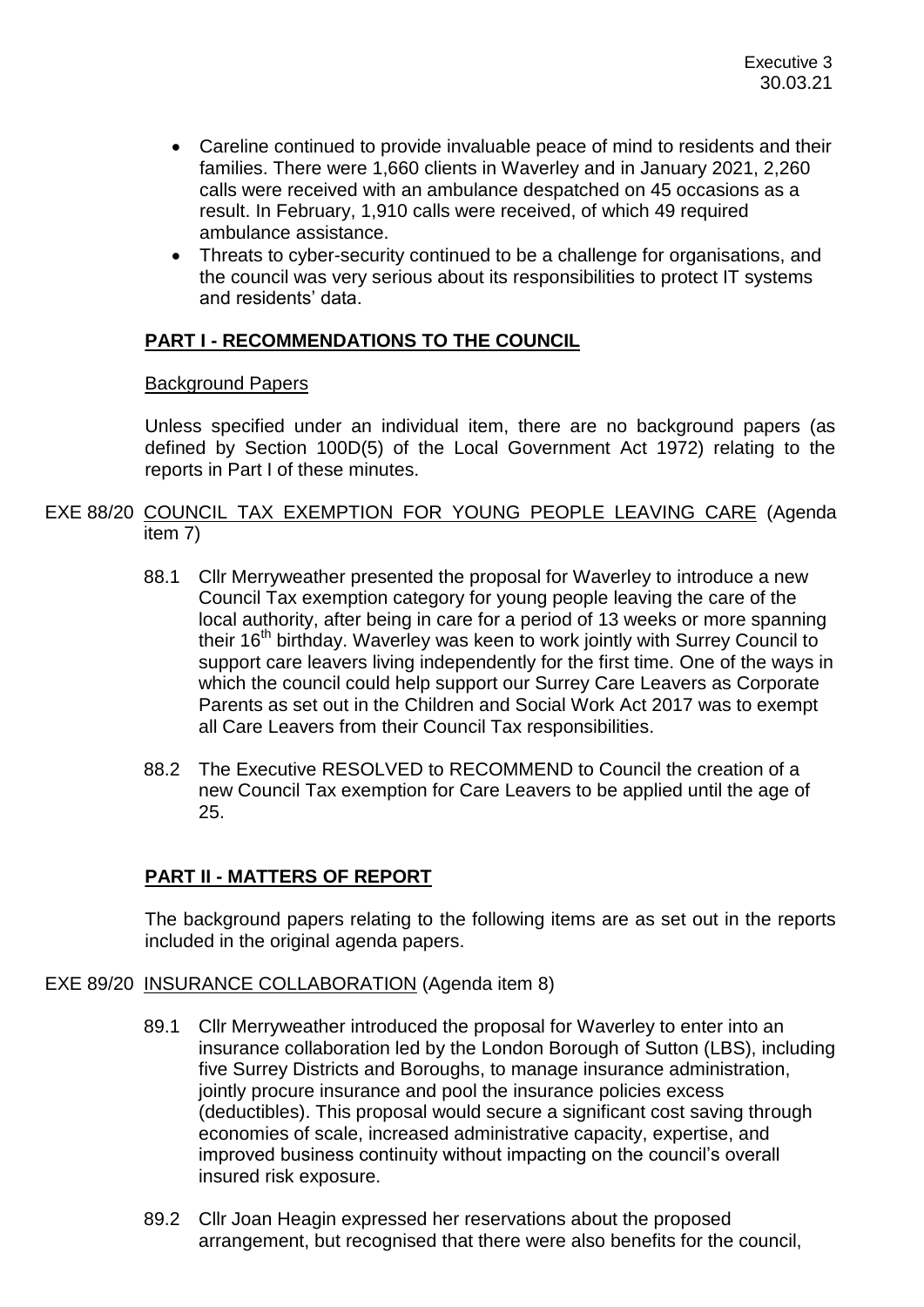and she urged the council to be an active partner in the collaboration to ensure that benefits and risks were fully understood. Members noted that three other Surrey districts that had been in the arrangement for some time had provided positive feedback on their experience.

89.3 The Executive RESOLVED to approve the collaborative agreement to join the integrated insurance service led by London Borough of Sutton.

## EXE 90/20 REQUEST FOR SUPPLEMENTARY ESTIMATE FOR RULE 6 REPRESENTATION AT PLANNING APPEAL LODGED BY UKOG (234) LTD IN RESPECT OF DRILLING FOR HYDROCARBON MINERALS AND ASSOCIATED INFRASTRUCTURE (Agenda item 9)

- 90.1 Cllr Palmer introduced the request for a supplementary estimate, to fund the council's Rule 6 representation at the planning appeal lodged by UKOG (234) Ltd.
- 90.2 Cllr John Gray thanked the Executive for their continued support for local residents, businesses, and the parish councils in opposing plans by UKOG to carry out exploratory drilling activity in the Dunsfold area. Being a Rule 6 party at the appeal would allow the council to strengthen its support to Surrey County Council in defending the refusal of the planning application, and achieve a positive outcome.
- 90.3 Executive Members emphasised the importance of Waverley continuing its community leadership role on this issue, which had commenced with the Listening Panel held in the summer of 2019 and sustained through two Surrey County Council planning committee meetings.
- 90.4 The Executive RESOLVED to approve a supplementary estimate for £30,000 to meet the fees of the external consultants, to be met from the revenue reserve fund.

## EXE 91/20 REVIEW OF REFUSE AND RECYCLING BIN PROVISION (Agenda item 10)

- 90.1 Cllr Williams introduced the proposal that revised the bin provision policy, following a review of the current policy on domestic waste bin provision and the environmental and budget implications thereof. The report proposed a new policy and charging mechanism for all bins and waste and recycling containers. In addition, there was a proposal for moving to smaller bins for residual waste in order to encourage a reduction for waste that goes for disposal, in support of both the Council's environmental aspirations and likely future Government waste strategies. The proposal included a phased approach to implementation, with an associated communication strategy, in order to maintain residents' support of the Council's efforts to maximise reuse and recycling and to minimise residual waste.
- 90.2 Members emphasised the importance of communications to support changing residents' behaviour, and recognised the financial pressures on the council that prevented refuse and recycling bins being provided free of charge.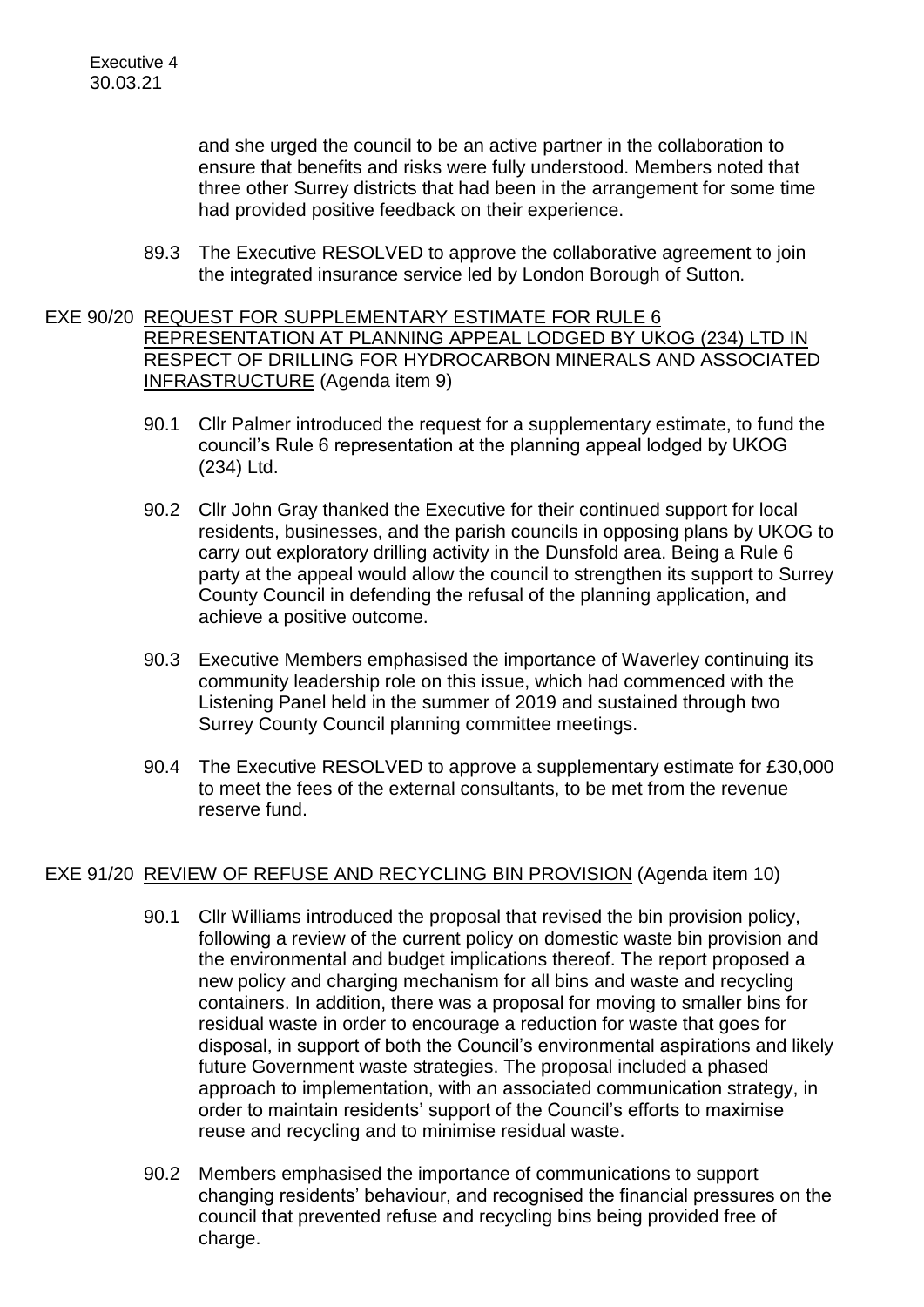## 90.3 The Executive RESOLVED that:

- 1. To approve the revised bin provision policy as set out in paragraph 8 of the agenda report.
- 2. As part of the procurement of any new Bins, consideration is given to the purchase of containers which maximise the use of recycled materials.
- 3. Delegated authority is given to the Head of Environmental and Regulatory Services, in consultation with the Portfolio Holder for Environment and Sustainability, to implement the Policy and its operational management as soon as practicable.
- 4. The s151 Officer uses his delegated authority to approve any fees laid out in this report, which are inconsistent with the schedule of fees and charges previously approved in the Council's Budget for the 2021-22 financial year.

# EXE 92/20 PROPERTY MATTER - PLOT 5 WHEELER STREET NURSERIES, WITLEY GU5 8QP: GRANT OF NEW LEASE FOR TWO GARAGES TO LANDSPEED HOMES LIMITED (Agenda item 11)

- 92.1 Cllr Merryweather introduced the proposal to grant two leases of one garage each at Plot 5 Wheeler Street Nurseries, Witley from the council to Landspeed Homes Limited. This would simplify the freehold and leasehold arrangements between the council and Landspeed in relation to a block of garages benefiting affordable housing provided by the council and Landspeed.
- 92.2 The Executive RESOLVED to:
	- approve grant of two garage leases to Landspeed Homes Ltd; and
	- Delegate authority to officers to finalise the heads of terms and complete the necessary legal documents with the prospective tenant with detailed terms and conditions to be agreed by the Strategic Director, in consultation with the relevant Portfolio Holder(s).

# EXE 93/20 ELECTRIC VEHICLE STRATEGY (Agenda item 12)

- 93.1 Cllr Williams introduced the Electric Vehicle Strategy in the context of the climate emergency, the council's climate emergency declaration, and the need to reduce carbon emissions across Waverley, aiming for a net zero carbon target by 2030. Half of carbon emissions were due to petrol and diesel vehicles, so promoting a dramatic modal shift in methods of transport was imperative including enabling take-up of electric vehicles by expanding the network of electric vehicle charging points in order to anticipate and shape demand.
- 93.2 Cllr Cockburn, whilst recognising the importance of the climate emergency, was concerned about the council assuming responsibility for providing electric vehicle charging points. She was particularly concerned about the visual impact of electric charging stations being installed in car parks within the Farnham Conservation Area, and the policy being developed without talking to the local town and parish councils.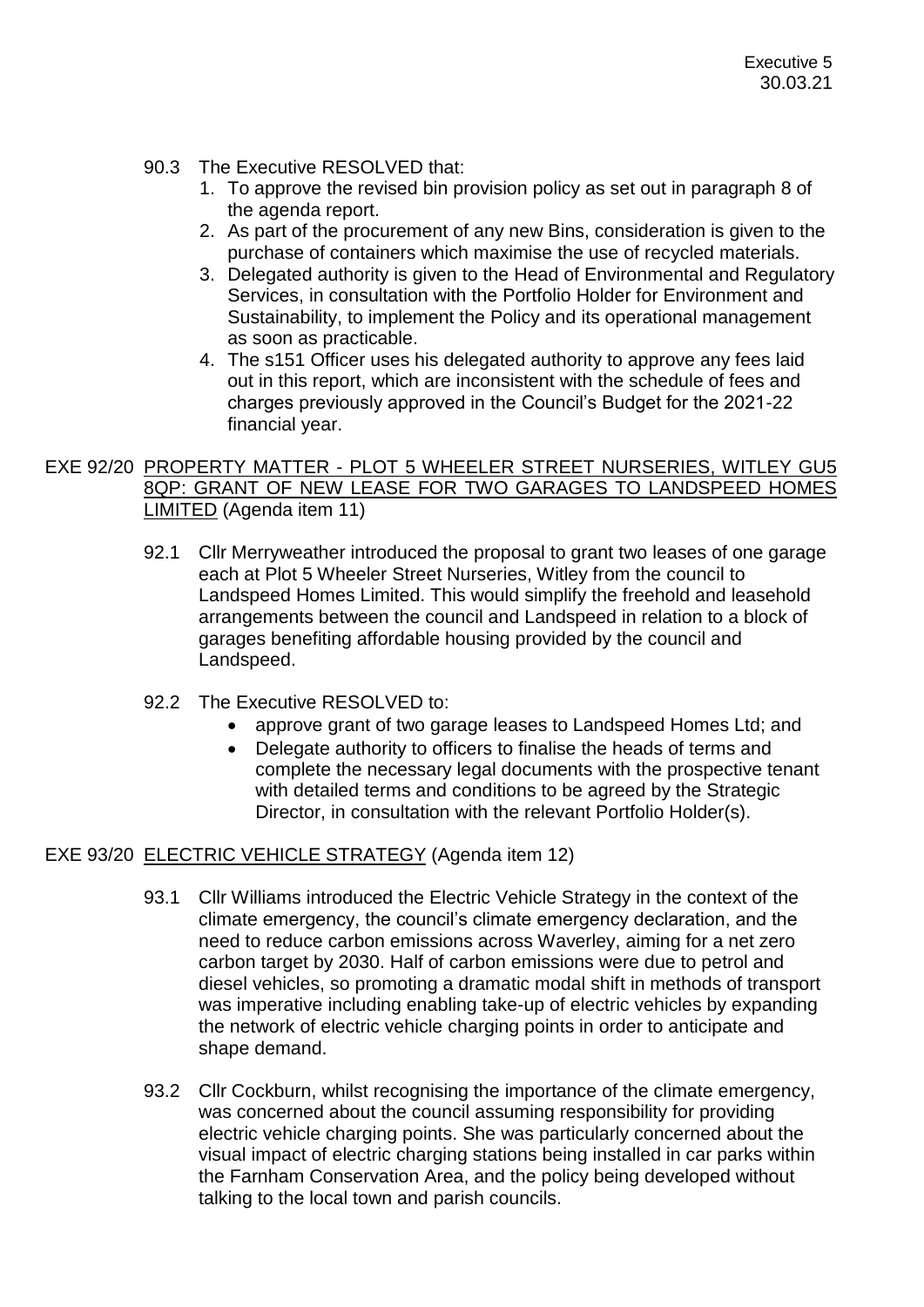- 93.3 Executive Members endorsed the policy, and confirmed that town councils had been engaged in developing the proposals. It was noted however, that electric vehicles did have environmental challenges in relation to the manufacture and disposal of batteries, and the generation of electricity.
- 93.4 The Executive RESOLVED to adopt the Electric Vehicle Strategy.

#### EXE 94/20 SERVICE PLANS 2021-2024 (Agenda item 13)

- 94.1 The Leader introduced the three-year rolling Service Plans for April 2021 to March 2024 for approval. The Service Plans had been prepared by Heads of Service, in collaboration with their teams and Portfolio Holders, to set out the service objectives for the coming three years in line with the Corporate [Strategy 2020-2025](https://www.waverley.gov.uk/Services/Council-information/About-Waverley-Borough-Council/Corporate-Strategy-2020-25) and the Medium Term Financial Plan (MTFP).
- 94.2 The Executive RESOLVED that the Service Plans 2021-2024 be approved.

## EXE 95/20 ADDITIONAL RESTRICTIONS GRANT - COVID BUSINESS SUPPORT PROPOSALS 2021-22 (Agenda item 14)

- 95.1 Cllr Townsend introduced proposals to allocate funds from the Additional Restrictions Grant (ARG) for wider business support activities. The Government had distributed billions of pounds of support to businesses during the pandemic through local authorities. Waverley had paid over £22m of Covid support business grants to businesses in the Borough between April and October 2020.
- 95.2 Since the November 2020 lockdown and subsequent statutory restrictions, Waverley had operated a further six separate business support schemes allocating government funding. One of the schemes was the Additional Restrictions Grant (ARG) which covered the period November 2020 to March 2022 and was targeted mainly at businesses that did not meet the criteria for the other specific support packages. The government guidance enabled local authorities to allocate part of this funding towards wider business support measures to help its business community recover. Waverley had received an initial £2.5m of funding and was required by government to set a discretionary grants scheme and decide how much money to allocate to wider business support.
- 95.3 The proposed allocation of £0.5m from the first tranche of funding for wider business support measures would be targeted at: support for key sectors (Retail/tourism- visitor economy/ hospitality/ leisure/ events); Business diversification and start up; Digital connectivity; and, Business intelligence.
- 95.4 Executive Members thanked officers in the Finance Team for their work in distributing government grants to businesses at short notice, and managing the different schemes; and the Economic Development Team for their work with Chambers of Commerce and Town Councils supporting local businesses.
- 95.5 The Executive RESOLVED to: